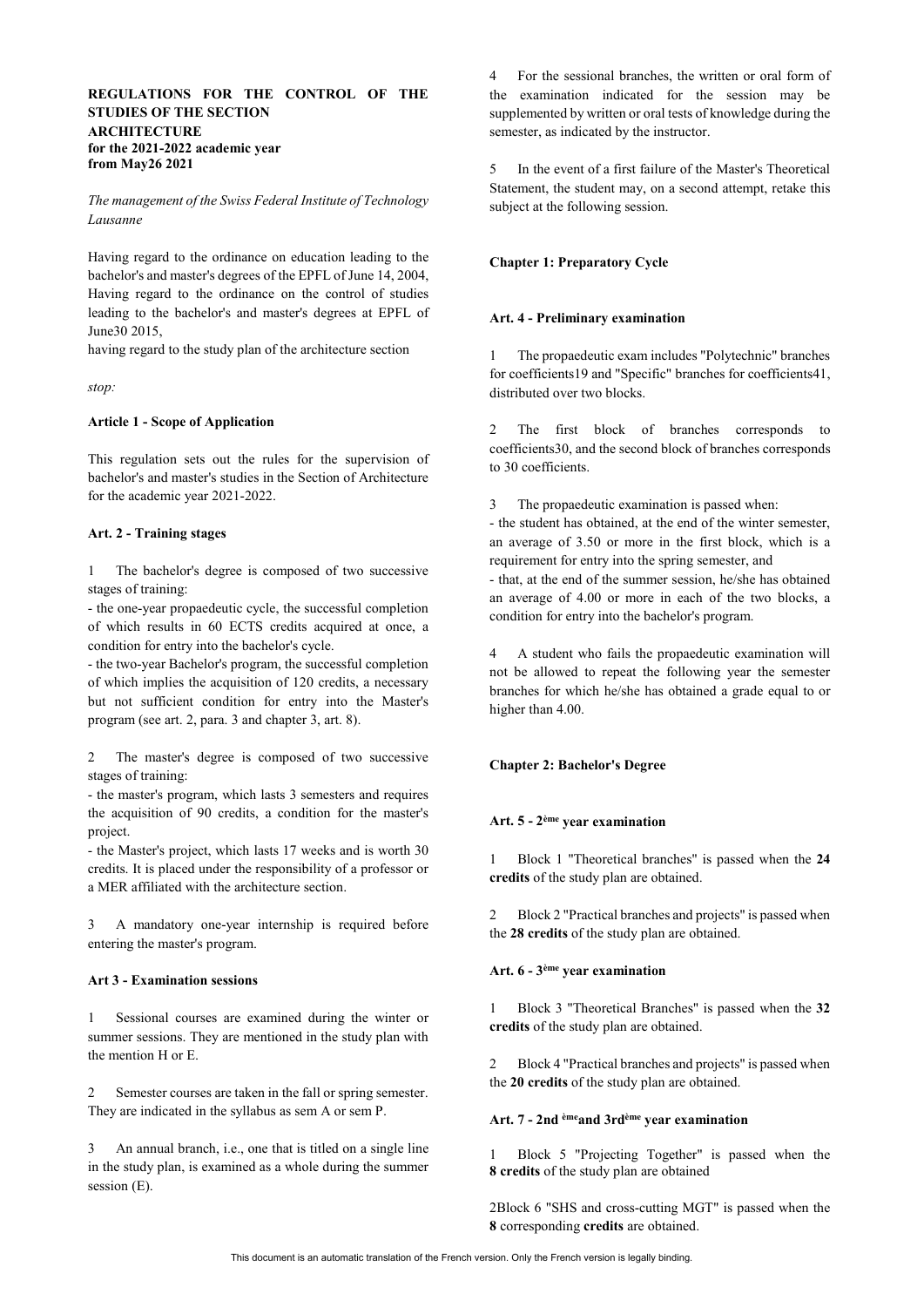## **Chapter 3: Master Cycle**

## **Art. 8 - Compulsory internship**

1 To be admitted to the Master's program, the student must have completed a mandatory 12-month full-time internship, including at least 6 consecutive months in the same office

2 The internship can be completed at the end of the second year of study (Bachelor's program).

3 The student must have his or her internship validated by the architecture section upon return.

4 The modalities of the compulsory internship are subject to internal directives of the section.

5 Internships completed in 2019-2020 and 2020-21 have their minimum required duration reduced to 10 months due to the impact of Pandemic Covid-19 and related restrictions and measures. The normal 12-month duration is reinstated for internships completed in 2021-2022.

## **Art. 9 - Master**

- 1 The master's courses are divided into groups:
- 1 Group 1 "Visions and Strategies" of 9 credits,
- 1 group 2 "Common Core" of 30 credits,
- 1 group 3 projects of 26 credits,
- 1 group of 25-credit electives including electives offered by the section, electives offered as part of the orientations, and electives offered as part of the recommended minors: Land Development and Urban Planning (LDP) and Integrated Design, Architecture and Sustainability (IDEAS).

### **Art. 10 - Guidelines**

1 Unless an exception is explicitly indicated by the section, the student must validate an orientation during the master's program. The architecture project workshop of the MA1 semester determines the orientation.

2 The orientation has a minimum of 23 credits validated in the MA1 semester, as follows:

-the compulsory theory course common to all orientations for 3 credits.

 - one of the orientation-specific theory courses for 3 credits.

 - one of the teaching units indicated as mandatory in the orientation for 4 credits.

 - the project studio/one of the architectural studios attached to the orientation for 13 credits.

#### 3 In the MA2 semester, the student may:

-continue orientation by choosing from the offer of guidance courses.

-Choose your courses from the workshops, courses and teaching units proposed in the study plan.

The choice of electives in the master cycle is left to the discretion of each student, with the exception of the teaching units: the student must choose at least one of the teaching units among his electives (and at most two during the whole master cycle). One and only one of the two branches "ENAC Project" or "Summer Workshop" can be validated at most once during the master course.

2 The elective branches offered by the architecture section are all branches on the elective list.

3 The "Architectural law, introduction" and "Architectural project management" courses of the bachelor's program must be taken by all students admitted directly to the master's program who have not taken this type of course during their bachelor's program. These two courses are included in the group of optional subjects.

4 The student must obtain prior approval from his or her section for the possible choice of options outside the section (branches taken in other EPFL sections or in other university institutions).

5 At the student's request, extra credits earned in the Visions and Strategies group may be counted in the Options group.

## **Art. 12 - Minors**

1 In order to deepen a particular aspect of his or her training or to develop interfaces with other EPFL sections, the student may choose to follow the training offered in the framework of a minor included in the EPFL offer.

2 The choice of courses that make up the minor is made with the architecture department and with the minor's chair. The "Architecture" minor cannot be selected.

3 The two minors recommended by the architecture section are the Land Development and Urban Planning and Integrated Design, Architecture and Sustainability minors. A student who chooses a minor is not required to choose a major.

4 A student who chooses a minor must complete 5 excess credits in the "Options" group.

5 The student announces the choice of a minor to his or her section no later than the end of the first semester of master's studies.

6 A minor is successful when a minimum of 30 credits are earned from the endorsed branches.

7 For the minor in Land Development and Urban Planning, the architecture student must validate a minimum number of credits6 with branches chosen from those offered by the Civil Engineering and/or Environmental Sciences and Engineering sections.

8 For the Integrated Design, Architecture and Sustainability minor, the student must validate a minimum of

### **Art. 11 - Optional branches**